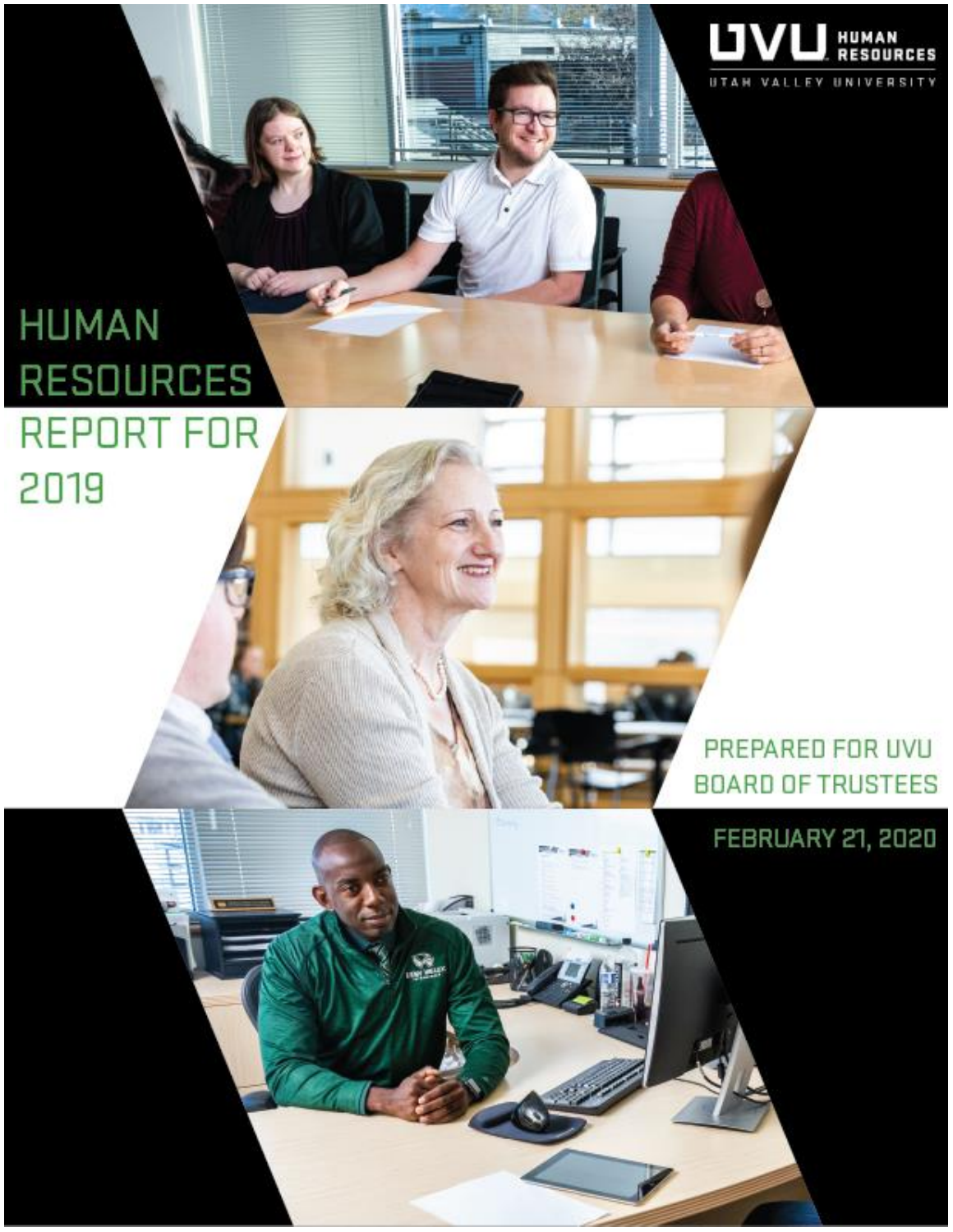## **MISSION STATEMENT**

Through collaborative partnerships, Human Resources designs, develops, and delivers comprehensive, creative, people-focused solutions that align with the University's mission.

#### **Objectives**

- 1. Provide an environment of inclusive learning, collaboration, personal and professional development, appreciation, and recognition, enabling employees to achieve their highest potential to positively impact student success.
- 2. Promote productivity and employee success by protecting the health, wealth, and well-being of UVU employees and their families.
- 3. Enhance HR service delivery capabilities and alignment by adapting, standardizing, and streamlining essential processes, procedures, and communication while maintaining customer service through human interaction.
- 4. Attract and maintain a highly skilled workforce by creating people-focused solutions through search advocacy, meaningful recognition and rewards programs, sound policies, procedures, and practices that balance the needs of employees with the resources of the University while ensuring compliance with federal, state, and local laws.

#### **Department Profile**

Benefits + Compensation + Talent + Employee Relations + Employee Learning and Development + HR Information Systems + Records + Employee Service Center

- Full-time staff: 22
- Part-time staff: 8
- Student Interns: 1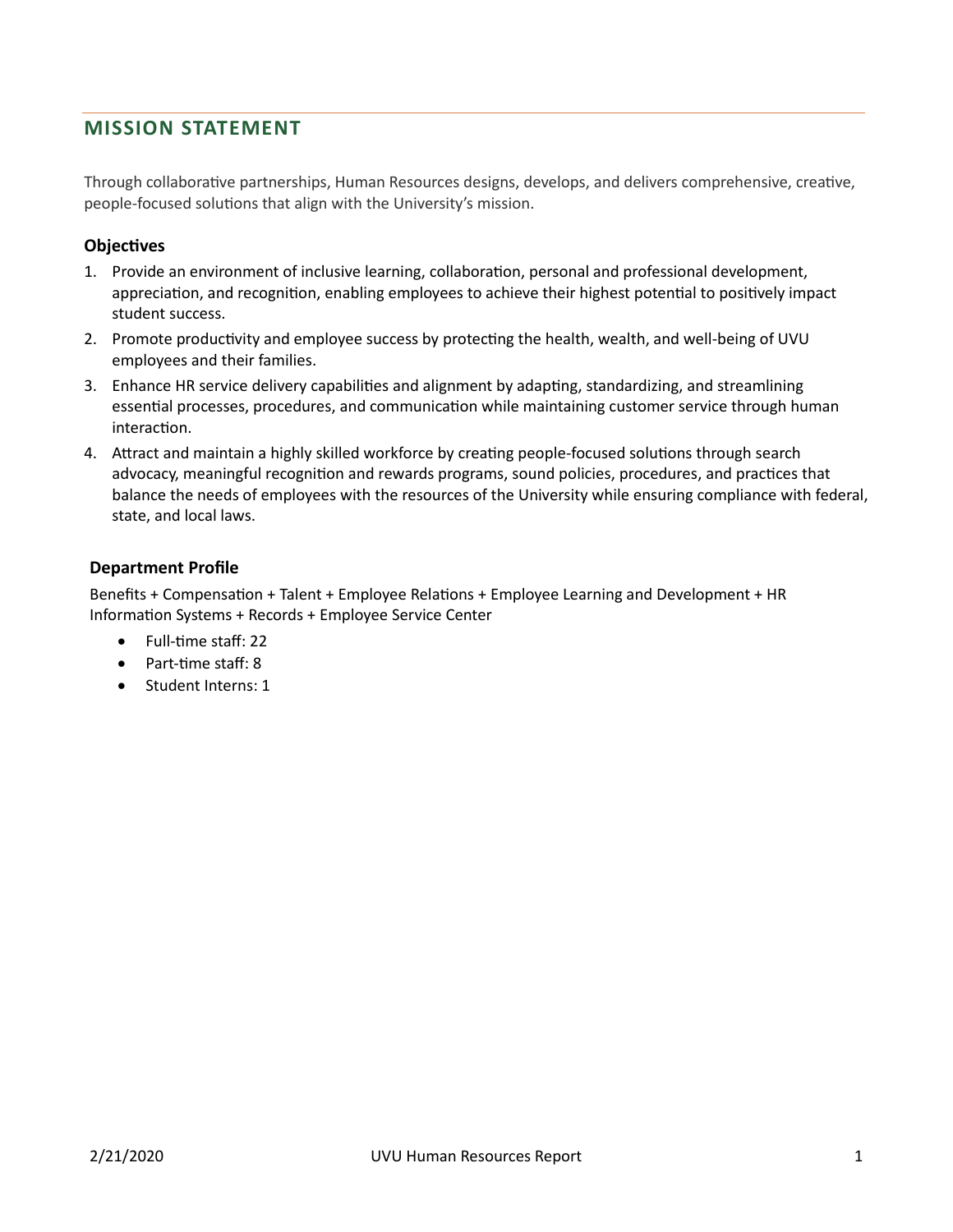# **EXECUTIVE SUMMARY**

This report is prepared annually for the Utah Valley University (UVU) Board of Trustees and provides key summary data regarding UVU's workforce and workforce activity (for example, total number of employees, turnover rates, average salaries, and demographic composition). This summary provides an overall snapshot of UVU's workforce and key metrics for trend analysis.

While the information and graphs presented on the following pages are primarily for the full-time benefitseligible workforce at UVU, summary data for UVU's part-time and student employees is also included.

Summary highlights:

- UVU continues to be among Utah's largest employers.
	- UVU is Orem's largest employer, the third-largest employer in Utah County, and the 14<sup>th</sup>-largest employer in the state of Utah. employer in the state of Utah.
	- As of November 2019, the University's total employee headcount was 5,523, employing:<br>■ 752 full-time faculty
		- 752 full-time faculty
	- 1,041 adjunct/part-time faculty<br>■ 1,352 full-time staff
		- 1,352 full-time staff 1,352 full-time staff
		- 798 part-time staff 798 part-time staff
		- 35 executives
		- 1,527 student employees
		- 18 early retirees
- The full-time employee headcount of 2,139 is an increase of 4.1 percent over 2018.
	- o Full-time faculty increased by 3.9 percent. Full-time faculty increased by 3.9 percent.
	- o Full-time staff increased by 3.9 percent. Full-time staff increased by 3.9 percent.
	- o Executives increased by 20.7 percent. Executives increased by 20.7 percent.
	- o In 2019, the University's overall turnover rate was 10.7 percent, a slight increase from 2018. In comparison, according to the Bureau of Labor Statistics, the state and local education turnover rate for 2018 was 18.5 percent (www.bls.gov). (www.bls.gov).
- Salaries in all employee categories continued to rise in 2019.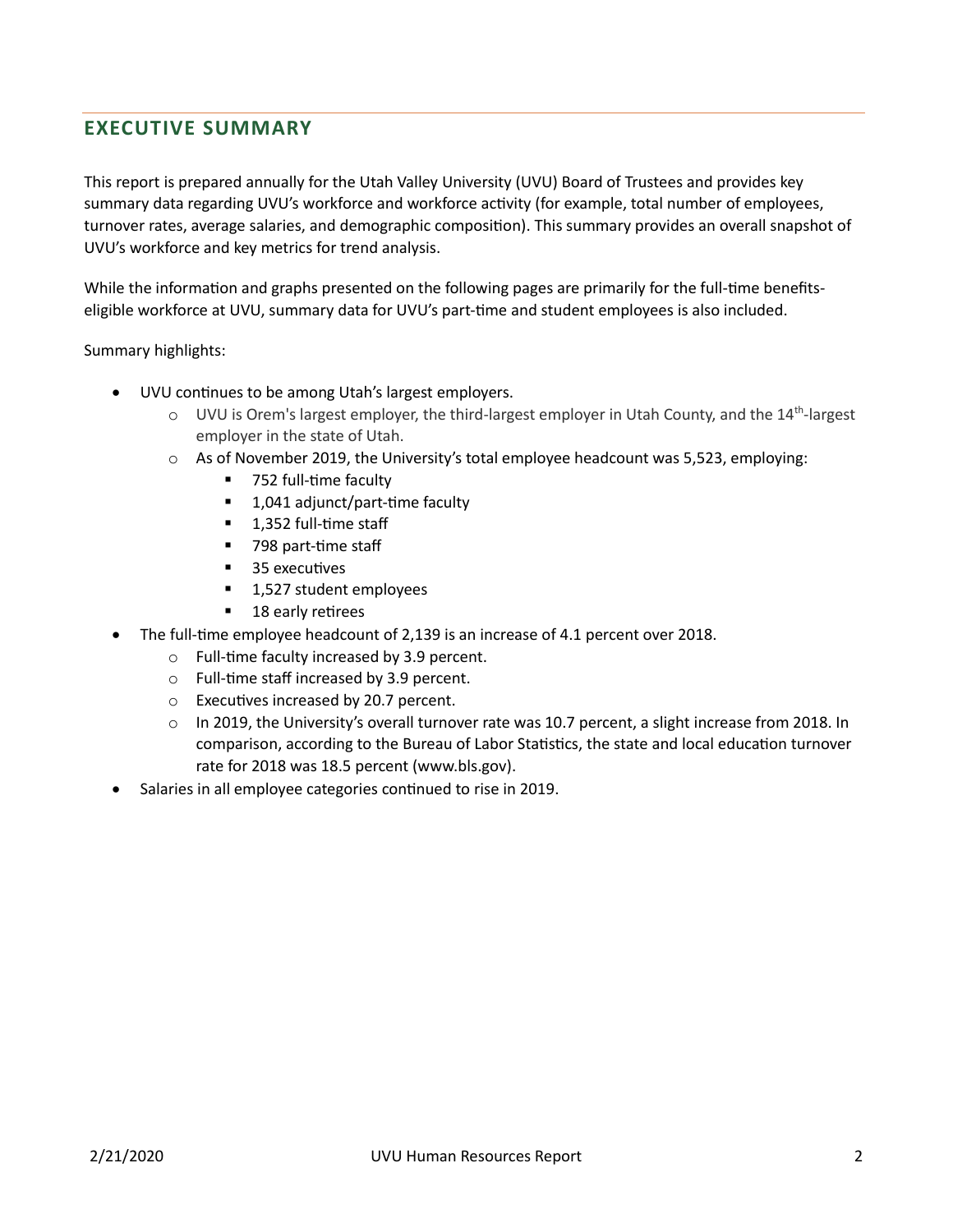## **EMPLOYEE LEARNING**

Human Resources understands that UVU's greatest asset is its employees. To enhance workforce effectiveness at all levels of the University, we developed the UVULearn program. This system is designed to provide professional development and learning online. Departments and divisions work with Employee Learning & Development to create individualized trainings for their employees. Through UVULearn, HR supports employees to improve and develop key performance competencies expected of all UVU staff.

In 2019, HR developed People Management Excellence Training (PMET). PMET was established to give people managers an opportunity to learn and refresh their people skills. PMET courses were delivered via online with some face-to-face trainings from experts in the field.

In partnership with Student Affairs, HR acquired LinkedIn Learning licenses for all employees. LinkedIn Learning is an educational platform with over 10,000 courses in business, technology, and creative skills taught by experts.

During the year, HR partnered with departments to create training and professional development opportunities for employees. Some of those partnerships resulted in the deployment of University-wide compliance courses, Foundations of Inclusion workshops, and other department specific courses.



27.945 Hours spent on online learning



3,956 Employees completed at least one course in UVULEARN



20 Hours of People Management **Excellence Training** were available



1,472 Employees had completed at least one course in LinkedIn Learning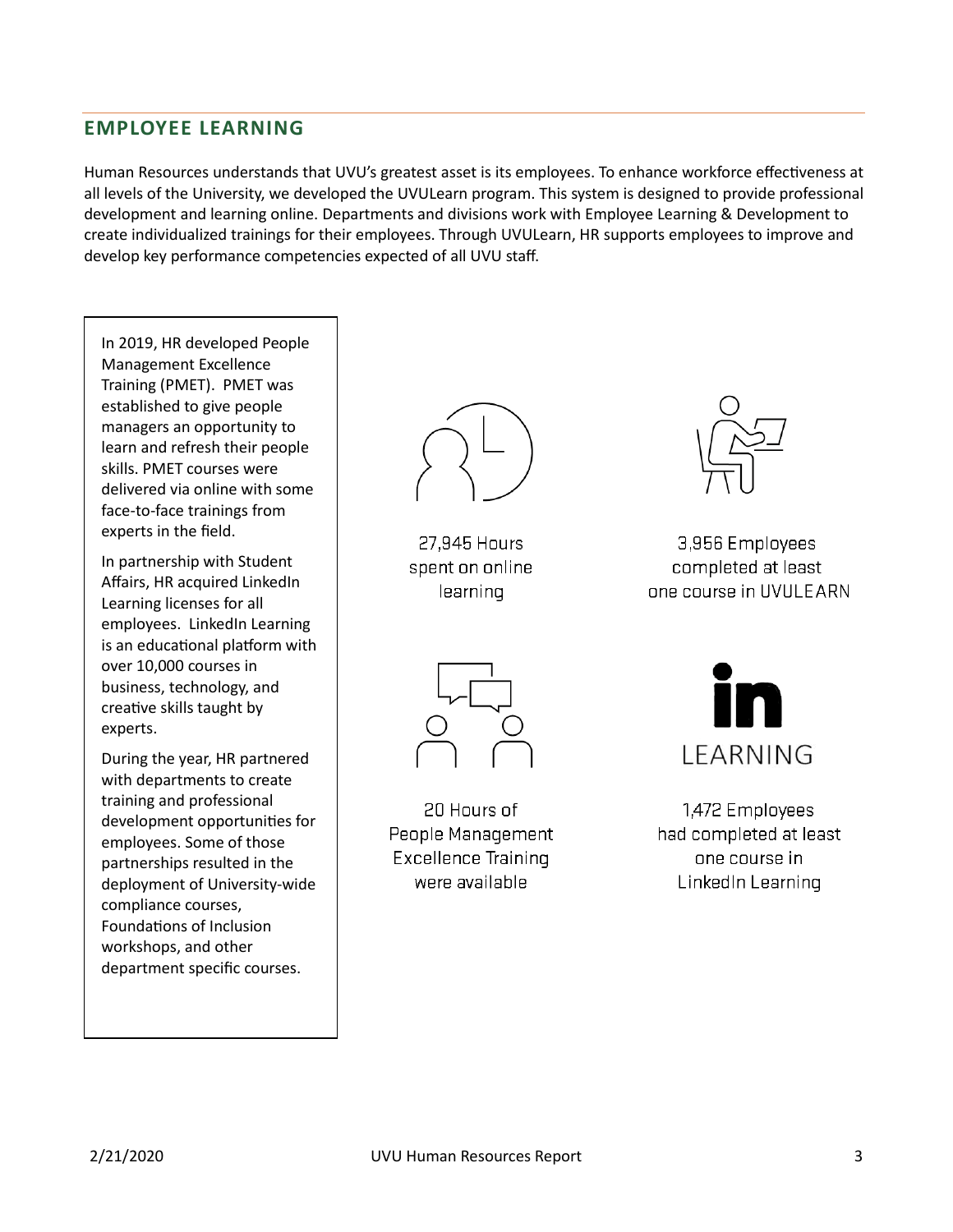## **FULL-TIME EMPLOYEE HEADCOUNT**

In 2019, the overall employee headcount decreased by 2.3 percent when compared to 2018 numbers. This was due to a slight decrease in adjunct/part-time faculty and student employees. All other employee classifications experienced an increase over 2018 numbers. Since 2008, UVU's overall employee headcount has increased by 16.6 percent. Over that same period, faculty had the largest percent increase (56.3 percent), followed by exempt staff (53.3 percent) and nonexempt staff (38.7 percent). Part-time staff saw an overall decrease (4.6 percent) along with adjunct faculty (8.4 percent). Executive headcount increased slightly (6.1 Percent) as did student employees (16.1 percent). For comparison, UVU's student FTE increased 53.7 percent in this same period.

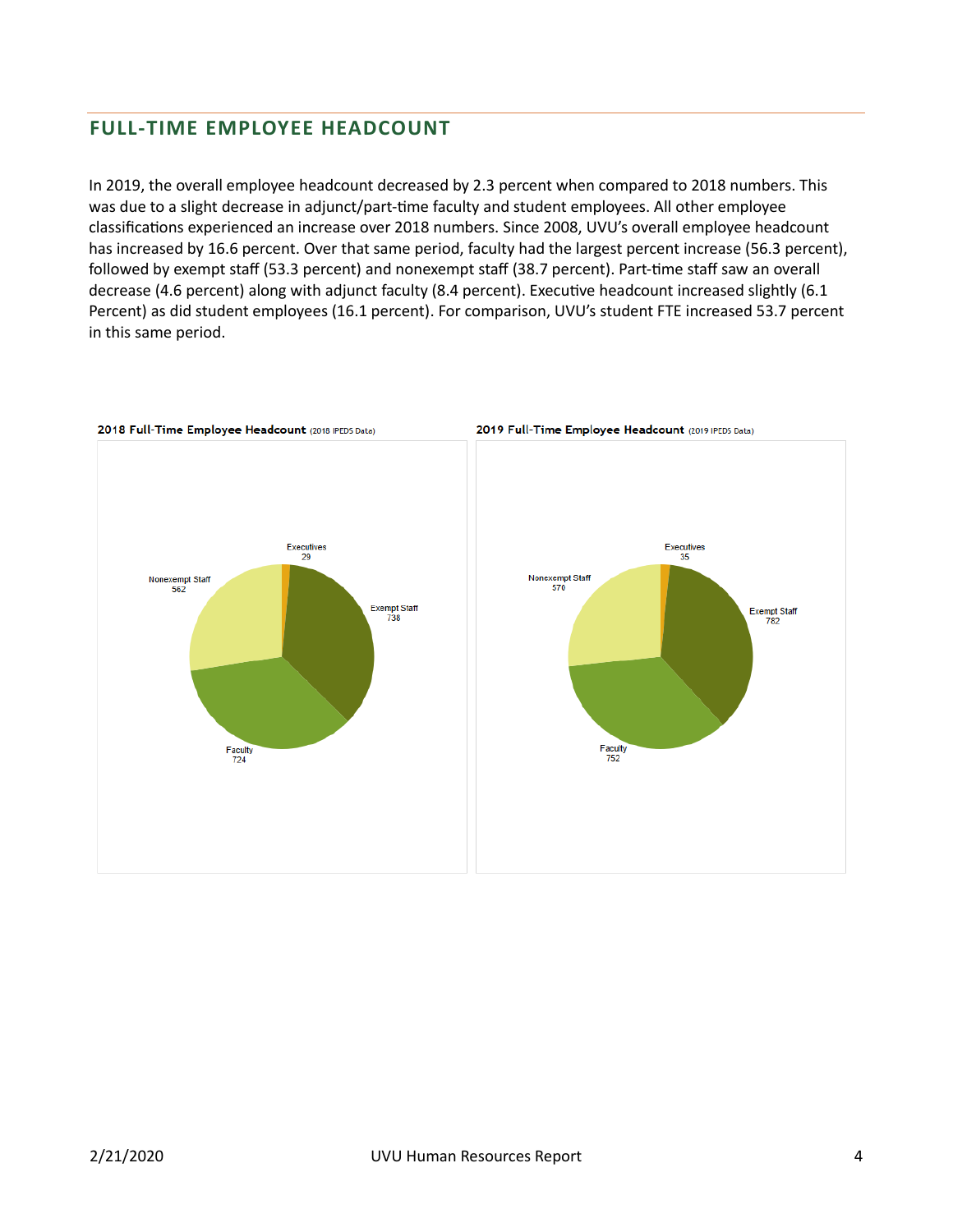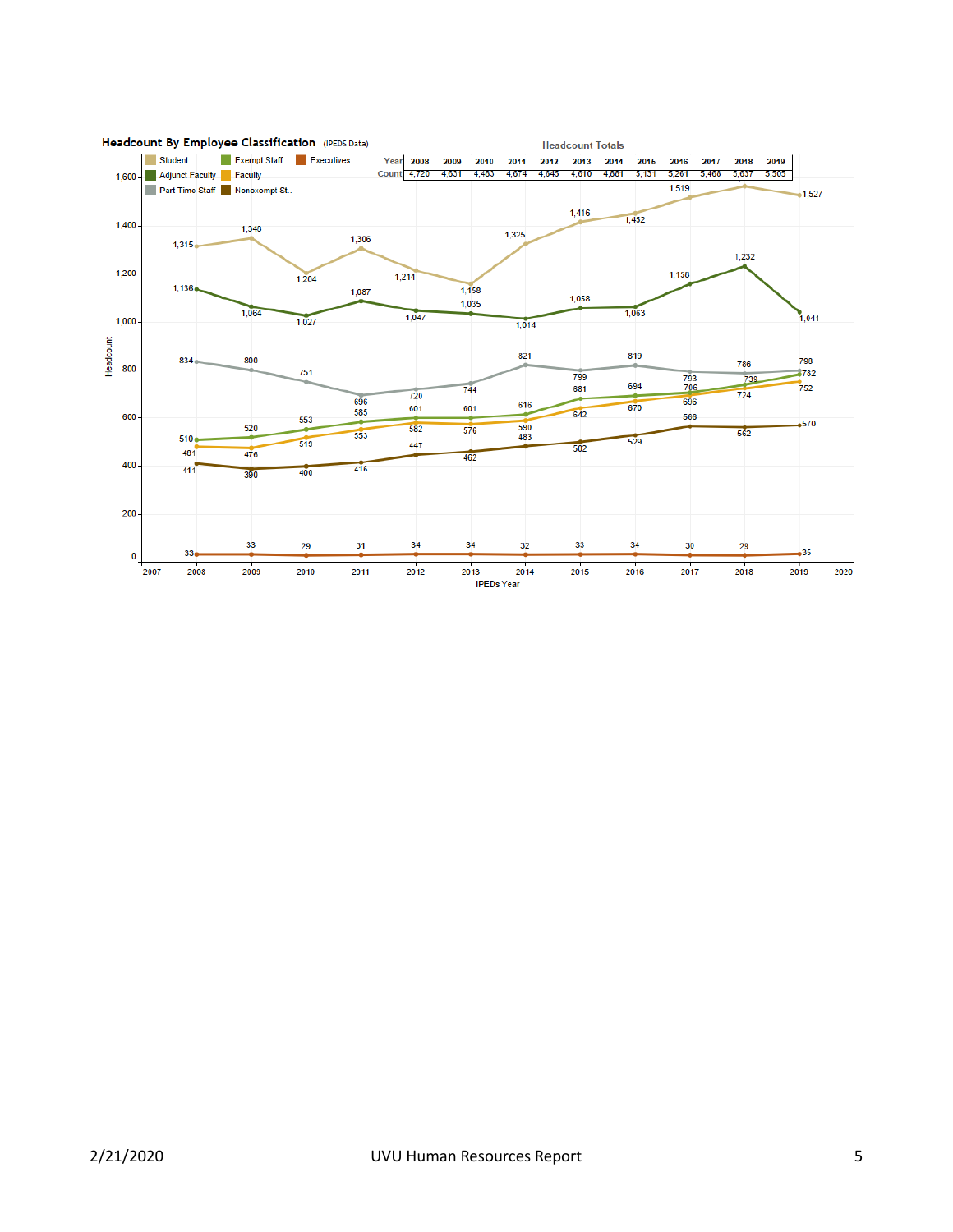## **EMPLOYEE DEMOGRAPHICS**

Though little change occurred in the demographic breakdown of its workforce in 2019, the University continues to work toward improvement of women and under-represented groups, with plans to address improvement in recruitment, selection, and compensation in 2020. Specific opportunities exist for better representation of women in the executive, faculty, exempt staff, and adjunct faculty classifications. Opportunities also exist for better representation of under-represented groups in all employee classifications.

The median age of UVU's faculty is 49.75 years, executives is 52.92 years, exempt staff is 42.83 years, and nonexempt staff is 41.50 years.







35.0%<br>Female

65.0%<br>Male

Faculty

55.1%<br>Female

44.9%<br>Male

**Nonexempt Staff**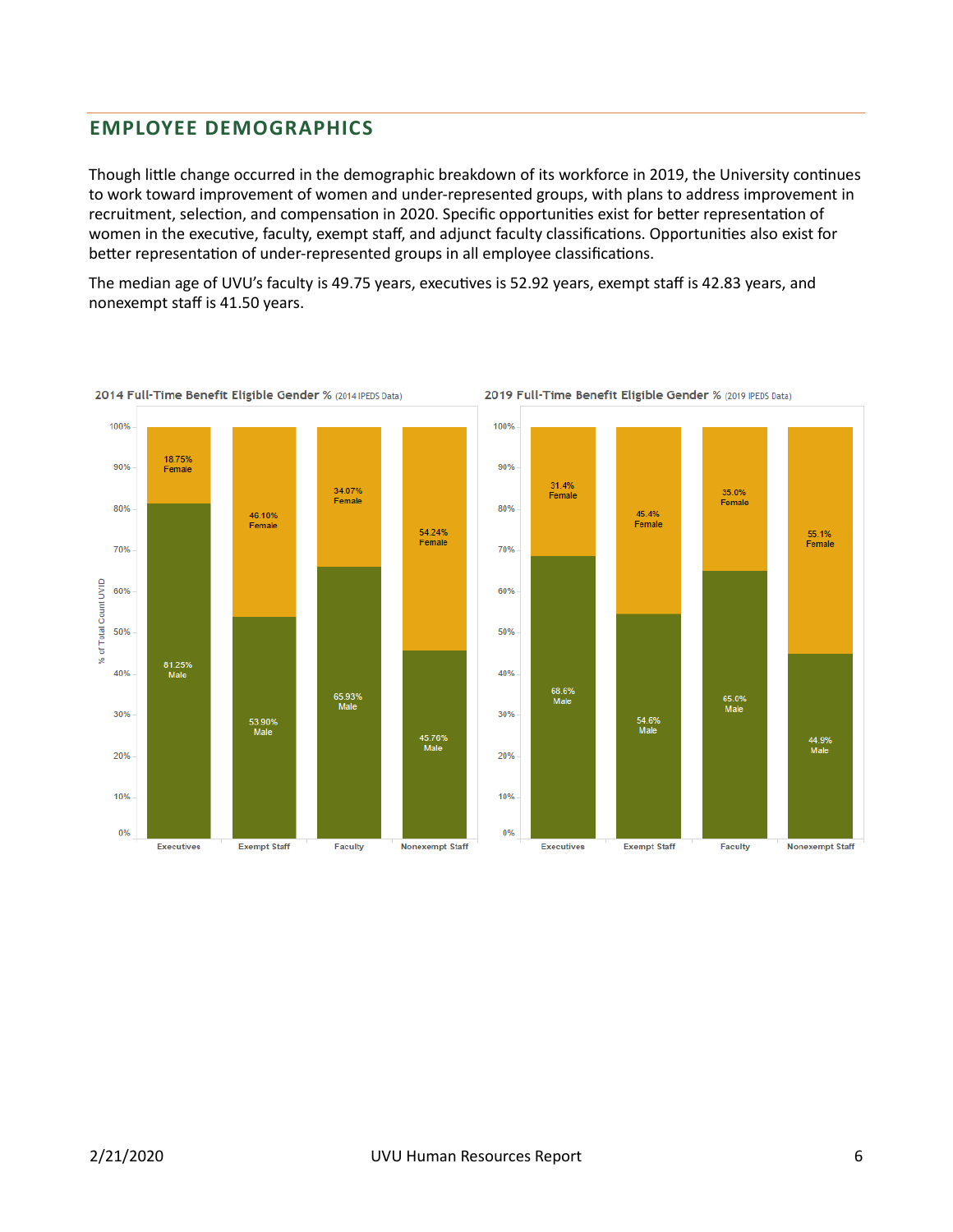



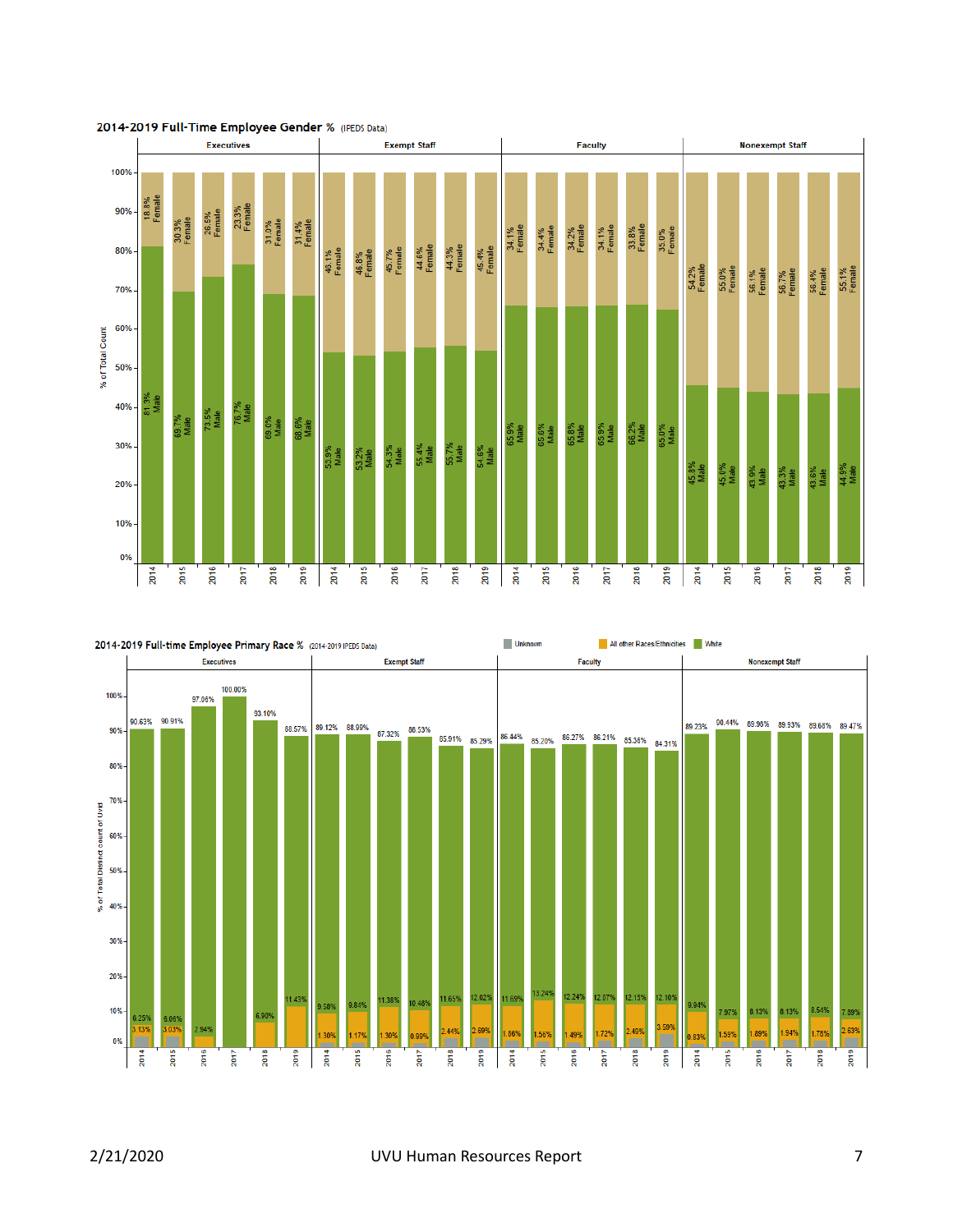

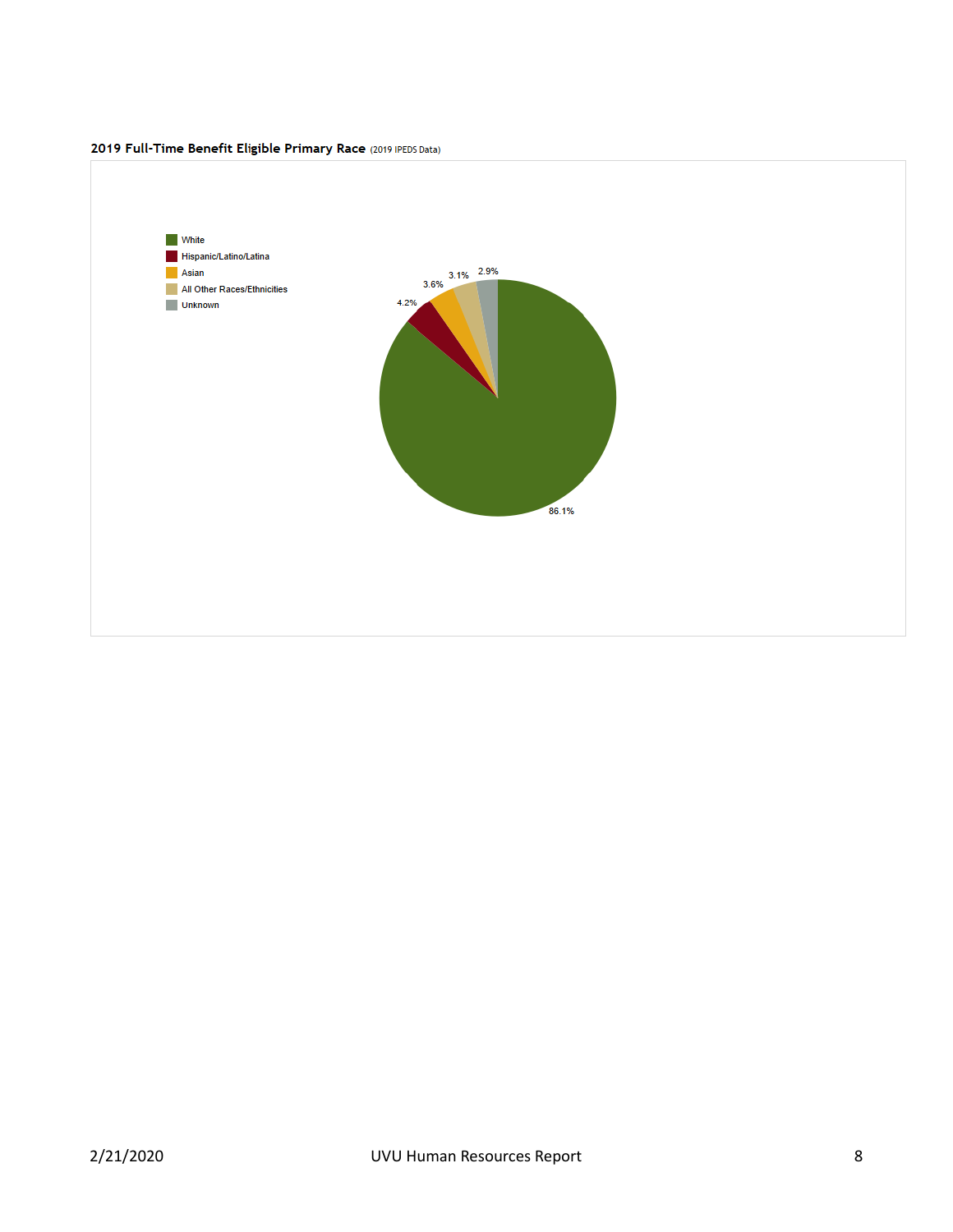# **FULL-TIME EMPLOYEE GEOGRAPHIC DISTRIBUTION**



Full-Time Employee Geographic Distribution (Data as of 02/01/2020)

#### **FULL-TIME EMPLOYEE AVERAGE YEARS OF SERVICE**



Full-Time Employee Years of Service (Data as of 11/01/2019)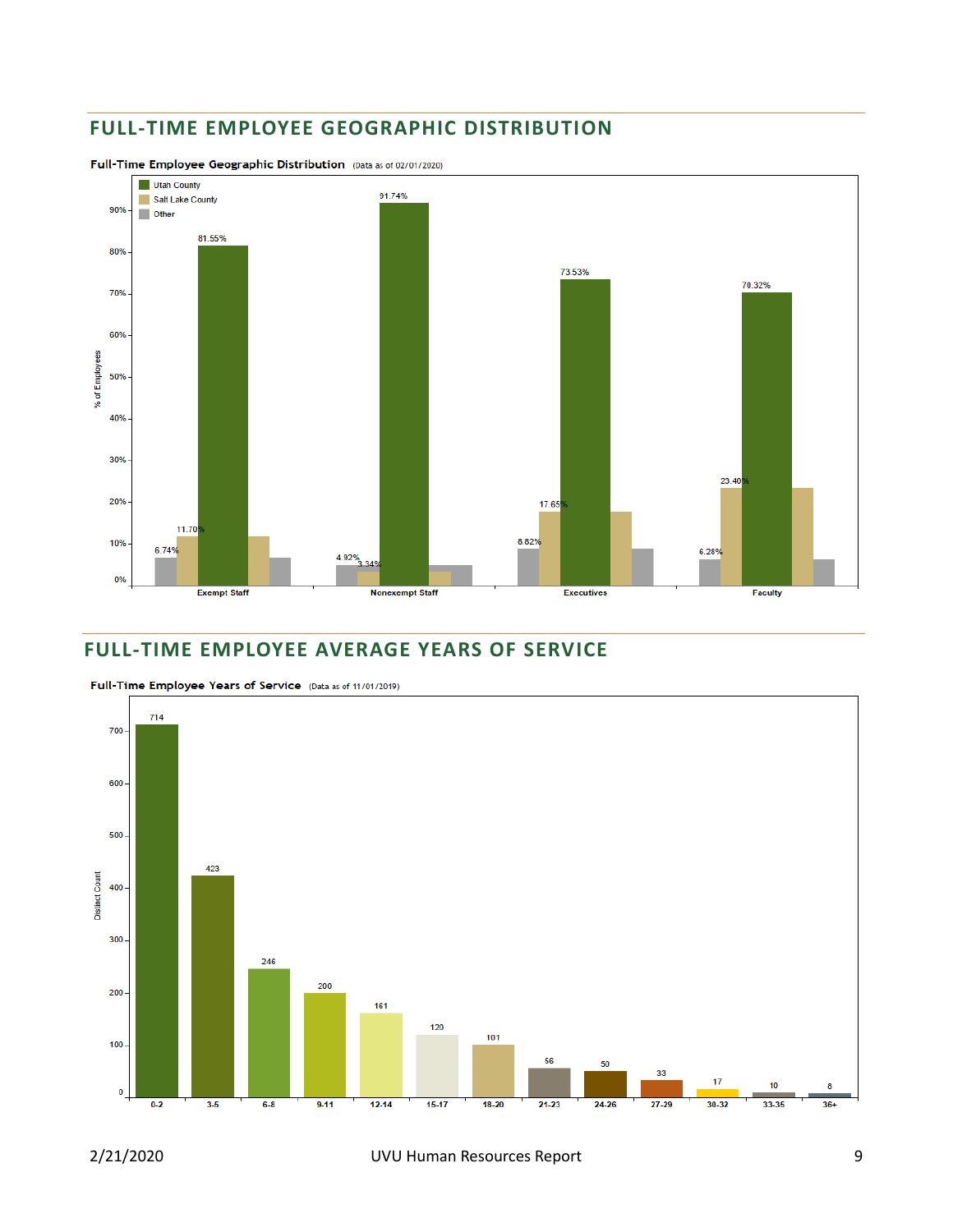#### **EMPLOYEE COMPENSATION**

In order to fulfill its mission, UVU strives to attract, develop, retain, and reward a highly qualified and diverse workforce. Within the boundaries of financial feasibility and sustainability, UVU's compensation strategies help the University: 1) Provide wages, salaries, and benefits which are competitive within our appropriate labor markets, 2) Promote internal equity across diverse university functions, and 3) Ensure consistency in meeting compliance requirements while remaining flexible in responding to internal and external workforce changes. The University continually monitors relevant labor markets and implements compensation strategies to address compensation challenges.

In 2019, compensation continued to be at the top of the University's priority list with a firm commitment to improving salaries for University employees. The University implemented pay equity plans for both full-time faculty and staff while also providing across-the-board salary adjustments and merit pay programs within available resources. Part-time staff and adjunct faculty also saw wage increases in 2019.





Yea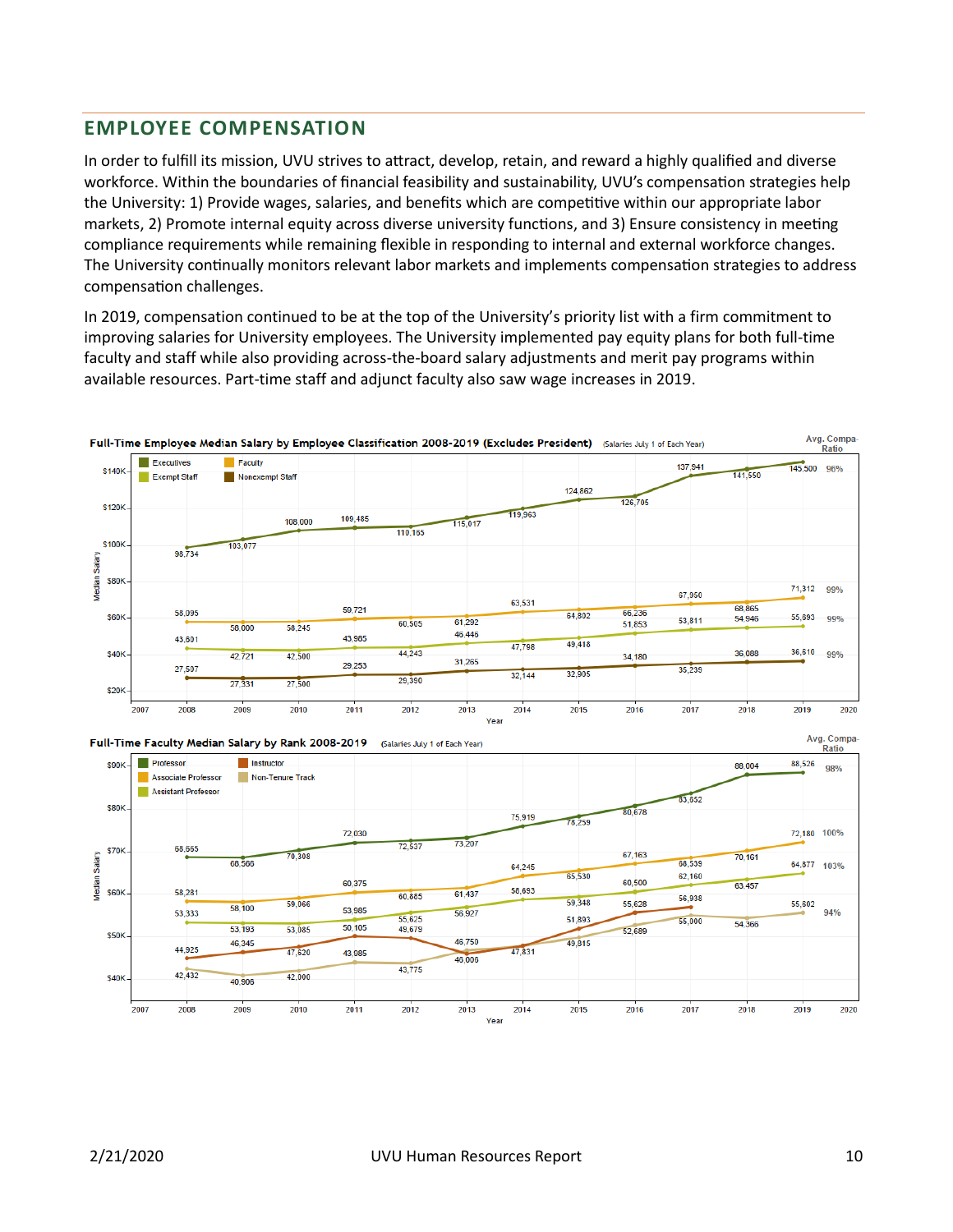## **FULL-TIME EMPLOYEE TURNOVER**



Full-Time Turnover Ratio by Fiscal Year



Full-Time Employee Terminations (Fiscal Year Data)